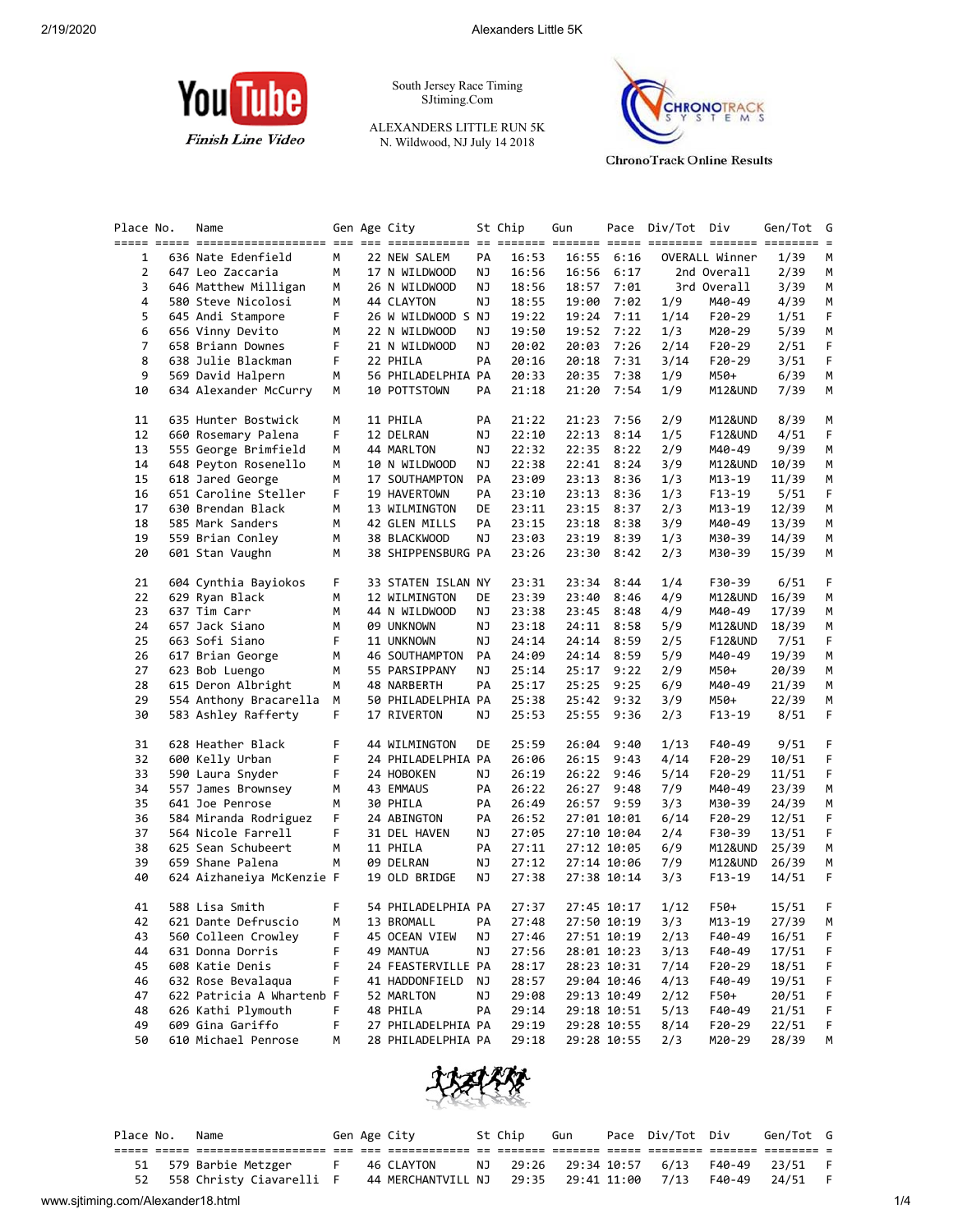2/19/2020 Alexanders Little 5K

| 53 | 566 Sofia Fisher          | F  | 12 PHILADELPHIA PA |           | 30:22 | 30:23 11:16 |             | 3/5   | <b>F12&amp;UND</b> | 25/51 | F           |
|----|---------------------------|----|--------------------|-----------|-------|-------------|-------------|-------|--------------------|-------|-------------|
| 54 | 611 Janet Carucci         | F. | 56 STONEHAM        | МA        | 31:41 | 31:46 11:46 |             | 3/12  | F50+               | 26/51 | E           |
| 55 | 612 Kristie Colwell       | F  | 51 STONEHAM        | MA        | 31:41 | 31:46 11:46 |             | 4/12  | F50+               | 27/51 | $\mathsf F$ |
| 56 | 581 Mary Pennington       | F  | 57 ROYERSFORD      | PA        | 31:54 | 31:56 11:50 |             | 5/12  | F50+               | 28/51 | F           |
| 57 | 576 Colleen Lewandowski F |    | 24 PHILADELPHIA PA |           | 31:50 | 31:59 11:51 |             | 9/14  | $F20-29$           | 29/51 | F           |
| 58 | 582 George Plitt          | M  | 51 PHILADELPHIA PA |           | 31:55 | 32:00 11:51 |             | 4/9   | M50+               | 29/39 | M           |
| 59 | 553 Mikayla Bozarth       | F  | 20 HEISLERVILLE NJ |           | 31:57 | 32:05 11:53 |             | 10/14 | $F20-29$           | 30/51 | F           |
| 60 | 606 Kaylee Feldman        | F  | 8 STATEN ISLAN NY  |           | 33:06 | 33:09 12:17 |             | 4/5   | <b>F12&amp;UND</b> | 31/51 | F           |
| 61 | 605 Amanda Bayiokos       | F  | 31 STATEN ISLAN NY |           | 33:07 | 33:09 12:17 |             | 3/4   | F30-39             | 32/51 | F           |
| 62 | 640 Carol Young           | F  | 28 PHILA           | PA        | 33:03 | 33:13 12:18 |             | 11/14 | $F20-29$           | 33/51 | F           |
| 63 | 642 Taylor McNamara       | F  | 27 PHILA           | PA        | 33:05 | 33:14 12:19 |             | 12/14 | $F20-29$           | 34/51 | F           |
| 64 | 662 Karen Palena          | F  | 44 DELRAN          | NJ        | 34:05 | 34:08 12:39 |             | 8/13  | F40-49             | 35/51 | F           |
| 65 | 639 Nicole Everett        | F  | 47 BENSALEM        | PA        | 34:17 | 34:26 12:46 |             | 9/13  | F40-49             | 36/51 | $\mathsf F$ |
| 66 | 633 Daniel Bevalacqua     | М  | 42 HADDONFIELD     | NJ        | 35:18 | 35:22 13:06 |             | 8/9   | M40-49             | 30/39 | M           |
| 67 | 572 Jenna Jones           | F  | 26 RUTLEDGE        | PA        | 35:39 | 35:41 13:13 |             | 13/14 | $F20-29$           | 37/51 | F           |
| 68 | 589 Laurie Smith          | F  | 42 MAYS LANDING NJ |           | 36:16 | 36:23 13:29 |             | 10/13 | F40-49             | 38/51 | F           |
| 69 | 616 Kelly Ryan            | F  | 49 PHILADELPHIA PA |           | 36:21 |             | 36:28 13:31 | 11/13 | F40-49             | 39/51 | E           |
| 70 | 654 Greg Stelle           | M  | 54 HAVERTOWN       | PA        | 36:43 | 36:57 13:41 |             | 5/9   | M50+               | 31/39 | M           |
| 71 | 563 Karen Discavage       | F  | 52 WILDWOOD        | NJ        | 36:58 | 37:05 13:44 |             | 6/12  | F50+               | 40/51 | F           |
| 72 | 650 Ella Sanders          | F  | 09 GLEN MILLS      | PA        | 37:12 | 37:14 13:48 |             | 5/5   | F12&UND            | 41/51 | F           |
| 73 | 603 David Wade            | M  | 48 CLEMENTON       | <b>NJ</b> | 37:56 | 38:04 14:06 |             | 9/9   | M40-49             | 32/39 | M           |
| 74 | 571 Stephanie Jobson      | F  | 41 MOUNT LAUREL NJ |           | 38:00 | 38:06 14:07 |             | 12/13 | F40-49             | 42/51 | F           |
| 75 | 619 Dan Buckney           | М  | 58 PHILA           | PA        | 38:20 | 38:38 14:19 |             | 6/9   | M50+               | 33/39 | M           |
| 76 | 577 Eileen Mahon          | F  | 53 PHILADELPHIA PA |           | 38:22 | 38:38 14:19 |             | 7/12  | F50+               | 43/51 | F           |
| 77 | 570 Maria Haubrich        | F  | 55 CLAYMONT        | DE        | 38:26 | 38:42 14:20 |             | 8/12  | F50+               | 44/51 | F           |
| 78 | 661 Liam Palena           | M  | 07 DELRAN          | NJ        | 38:59 | 38:59 14:27 |             | 8/9   | M12&UND            | 34/39 | M           |
| 79 | 644 Julia Stampore        | F  | 61 N WALES         | PA        | 41:17 | 41:39 15:26 |             | 9/12  | F50+               | 45/51 | F           |
| 80 | 574 Elaine Kline          | F  | 59 WILDWOOD        | <b>NJ</b> | 41:29 | 41:42 15:27 |             | 10/12 | F50+               | 46/51 | F           |
| 81 | 575 Joseph Kline          | М  | 63 WILDWOOD        | NJ        | 41:29 | 41:43 15:27 |             | 7/9   | M50+               | 35/39 | М           |
| 82 | 652 Nicholas Steller      | M  | 22 HAVERTOWN       | PA        | 42:29 | 42:35 15:47 |             | 3/3   | M20-29             | 36/39 | M           |
| 83 | 655 Kelsey Osbourne       | F  | 20 CAPE MAY CT     | NJ        | 42:31 | 42:37 15:47 |             | 14/14 | $F20-29$           | 47/51 | F           |
| 84 | 620 Laurie Buckney        | F  | 56 N WILDWOOD      | NJ        | 44:09 | 44:25 16:27 |             | 11/12 | F50+               | 48/51 | $\mathsf F$ |
| 85 | 562 Mary Davis            | F  | 33 PINE HILL       | <b>NJ</b> | 44:30 | 44:48 16:36 |             | 4/4   | F30-39             | 49/51 | F           |
| 86 | 614 Paul Matuszak         | M  | 58 PHILADELPHIA PA |           | 45:26 | 45:39 16:55 |             | 8/9   | M50+               | 37/39 | M           |
| 87 | 613 Deborah Matuszak      | F  | 59 PHILADELPHIA PA |           | 45:33 | 45:46 16:57 |             | 12/12 | F50+               | 50/51 | F           |
| 88 | 664 Bobby Siano           | M  | 12 UNKNOWN         | <b>NJ</b> | 50:28 | 51:21 19:01 |             | 9/9   | M12&UND            | 38/39 | M           |
| 89 | 666 Amy Siano             | F  | 48 UNKNOWN         | NJ        | 51:22 | 51:22 19:02 |             | 13/13 | F40-49             | 51/51 | F.          |
| 90 | 665 Stephen Siano         | M  | 58 UNKNOWN         | <b>NJ</b> | 51:24 | 51:24 19:03 |             | 9/9   | M50+               | 39/39 | M           |
|    |                           |    |                    |           |       |             |             |       |                    |       |             |



Award Listings

#### OVERALL WINNERS - 5K TOP 3 FINISHERS MALE OR FEMALE SCORE

## TOP MALE FINISHERS

| Place No.     | Name                 |  | Ag City       |     | St Time |  |
|---------------|----------------------|--|---------------|-----|---------|--|
|               |                      |  |               |     |         |  |
| 1             | 636 Nate Edenfield   |  | 22 NEW SALEM  | PА  | 16:55   |  |
| $\mathcal{P}$ | 647 Leo Zaccaria     |  | 17 N WILDWOOD | N J | 16:56   |  |
| 3.            | 646 Matthew Milligan |  | 26 N WILDWOOD | NJ. | 18:57   |  |
| 4             | 580 Steve Nicolosi   |  | 44 CLAYTON    | ΝJ  | 19:00   |  |
| 5.            | 656 Vinny Devito     |  | 22 N WILDWOOD | N J | 19:52   |  |

## TOP FEMALE FINISHERS

| Place No.     | Name                 | Ag City            |     | St Time |
|---------------|----------------------|--------------------|-----|---------|
|               |                      |                    |     |         |
| $\mathbf{1}$  | 645 Andi Stampore    | 26 W WILDWOOD S NJ |     | 19:24   |
| $\mathcal{P}$ | 658 Briann Downes    | 21 N WILDWOOD      | NJ  | 20:03   |
| 3             | 638 Julie Blackman   | 22 PHILA           | PA  | 20:18   |
| 4             | 660 Rosemary Palena  | 12 DELRAN          | N J | 22:13   |
| 5.            | 651 Caroline Steller | 19 HAVERTOWN       | PА  | 23:13   |

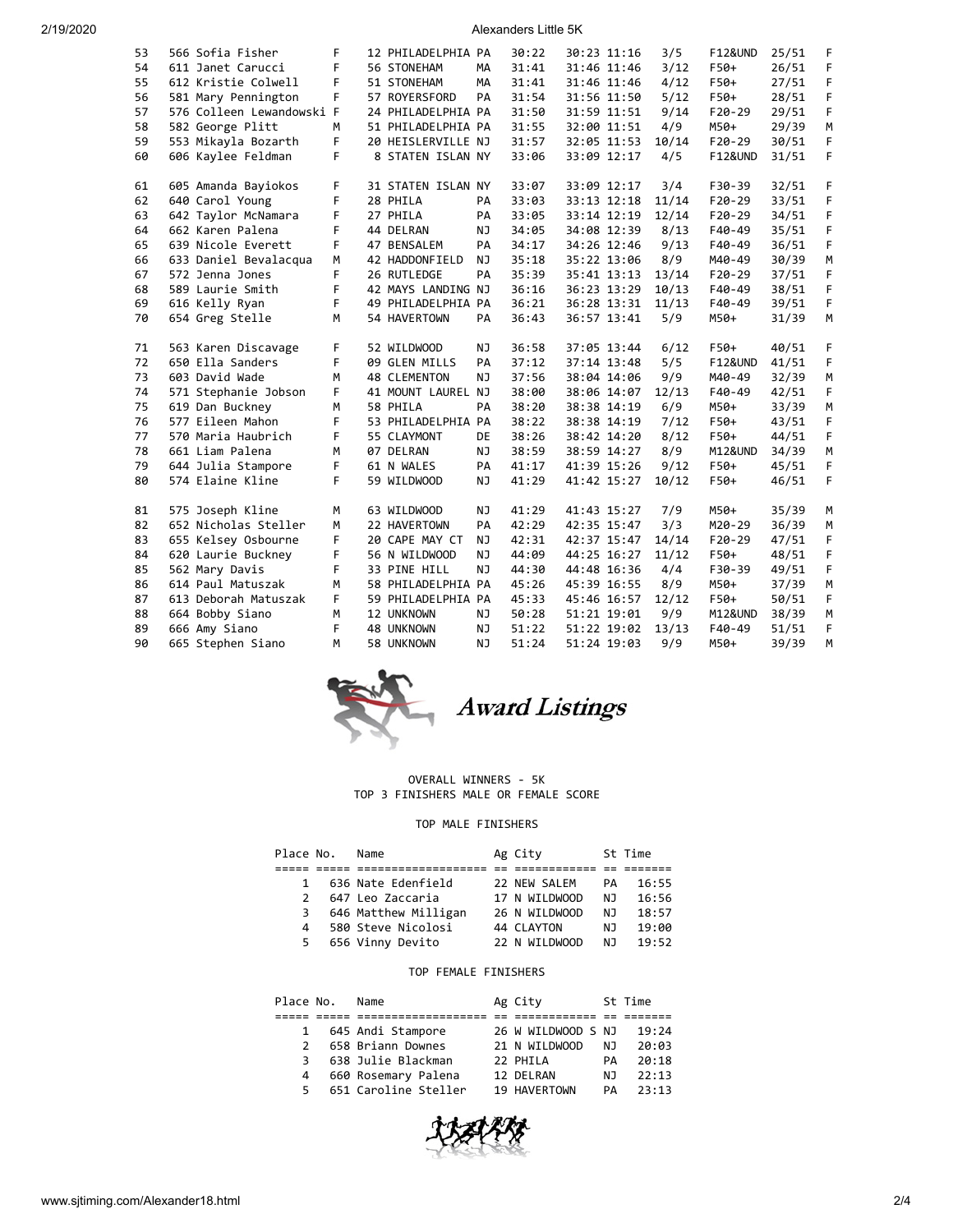#### 2/19/2020 Alexanders Little 5K

## 5K AGE-GROUP RESULTS

MALE AGE GROUP: 1 - 12 (3 WINNERS)

|              |                | Place No. Name                                                                                                                                                                                                               | Age City 5t Time               |       |
|--------------|----------------|------------------------------------------------------------------------------------------------------------------------------------------------------------------------------------------------------------------------------|--------------------------------|-------|
|              |                |                                                                                                                                                                                                                              |                                |       |
|              |                |                                                                                                                                                                                                                              |                                |       |
|              |                |                                                                                                                                                                                                                              |                                |       |
|              |                |                                                                                                                                                                                                                              |                                |       |
|              |                | 1 634 Alexander McCurry 10 POTTSTOWN PA 21:20<br>2 635 Hunter Bostwick 11 PHILA PA 21:23<br>3 648 Peyton Rosenello 10 N WILDWOOD NJ 22:41<br>4 629 Ryan Black 12 WILMINGTON DE 23:40<br>5 657 Jack Siano 09 UNKNOWN NJ 24:11 |                                |       |
|              |                | FEMALE AGE GROUP: 1 - 12 (3 WINNERS)                                                                                                                                                                                         |                                |       |
|              |                | Place No. Name                                                                                                                                                                                                               | Age City               St Time |       |
|              |                |                                                                                                                                                                                                                              |                                |       |
|              |                |                                                                                                                                                                                                                              |                                |       |
|              |                |                                                                                                                                                                                                                              |                                |       |
|              |                |                                                                                                                                                                                                                              |                                |       |
|              |                | 1 660 Rosemary Palena 12 DELRAN NJ 22:13<br>2 663 Sofi Siano 11 UNKNOWN NJ 24:14<br>3 566 Sofia Fisher 12 PHILADELPHIA PA 30:23<br>4 606 Kaylee Feldman 8 STATEN ISLAN NY 33:09<br>5 650 Ella Sanders 09 GLEN MILLS PA 37:14 |                                |       |
|              |                | MALE AGE GROUP: 13 - 19 (3 WINNERS)                                                                                                                                                                                          |                                |       |
|              |                | Place No. Name                                                                                                                                                                                                               | Age City 5t Time               |       |
|              |                | 1 618 Jared George 17 SOUTHAMPTON PA 23:13                                                                                                                                                                                   |                                |       |
|              |                | 2 630 Brendan Black 13 WILMINGTON DE 23:15                                                                                                                                                                                   |                                |       |
|              |                | 3 621 Dante Defruscio 13 BROMALL PA 27:50                                                                                                                                                                                    |                                |       |
|              |                | FEMALE AGE GROUP: 13 - 19 (3 WINNERS)                                                                                                                                                                                        |                                |       |
|              |                | Place No. Name                                                                                                                                                                                                               | Age City 5t Time               |       |
|              |                |                                                                                                                                                                                                                              |                                |       |
|              |                | 1 651 Caroline Steller 19 HAVERTOWN PA 23:13                                                                                                                                                                                 |                                |       |
|              |                |                                                                                                                                                                                                                              |                                |       |
|              |                | 2 583 Ashley Rafferty 17 RIVERTON NJ 25:55<br>3 624 Aizhaneiya McKenzie 19 OLD BRIDGE NJ 27:38                                                                                                                               |                                |       |
|              |                | MALE AGE GROUP: 20 - 29 (3 WINNERS)                                                                                                                                                                                          |                                |       |
|              |                | Place No. Name                                                                                                                                                                                                               | Age City 5t Time               |       |
|              |                |                                                                                                                                                                                                                              |                                |       |
|              |                | 1 656 Vinny Devito 22 N WILDWOOD NJ 19:52<br>2 610 Michael Penrose 28 PHILADELPHIA PA 29:28                                                                                                                                  |                                |       |
|              |                |                                                                                                                                                                                                                              |                                |       |
|              |                | 3 652 Nicholas Steller 22 HAVERTOWN PA 42:35                                                                                                                                                                                 |                                |       |
|              |                | FEMALE AGE GROUP: 20 - 29 (3 WINNERS)                                                                                                                                                                                        |                                |       |
|              |                | Place No. Name                                                                                                                                                                                                               | Age City 5t Time               |       |
|              |                |                                                                                                                                                                                                                              |                                |       |
|              |                | 1 645 Andi Stampore 26 W WILDWOOD S NJ 19:24                                                                                                                                                                                 |                                |       |
| 2            |                | 658 Briann Downes                                                                                                                                                                                                            | 21 N WILDWOOD NJ               | 20:03 |
| 3            |                |                                                                                                                                                                                                                              |                                |       |
|              |                | 658 Briann<br>110 Blackman<br>110 Urban<br>4 600 Kelly Urban                                                                                                                                                                 |                                |       |
|              |                | 5 590 Laura Snyder 24 HOBOKEN NJ 26:22<br>MALE AGE GROUP: 30 - 39 (3 WINNERS)                                                                                                                                                |                                |       |
|              | Place No. Name |                                                                                                                                                                                                                              | Age City 5t Time               |       |
|              |                |                                                                                                                                                                                                                              |                                |       |
|              |                |                                                                                                                                                                                                                              |                                |       |
|              |                |                                                                                                                                                                                                                              |                                |       |
|              |                | 1 559 Brian Conley 38 BLACKWOOD NJ 23:19<br>2 601 Stan Vaughn 38 SHIPPENSBURG PA 23:30<br>3 641 Joe Penrose 30 PHILA PA 26:57                                                                                                |                                |       |
|              |                | FEMALE AGE GROUP: 30 - 39 (3 WINNERS)                                                                                                                                                                                        |                                |       |
|              | Place No. Name |                                                                                                                                                                                                                              | Age City 5t Time               |       |
|              |                |                                                                                                                                                                                                                              |                                |       |
|              |                | 1 604 Cynthia Bayiokos 33 STATEN ISLAN NY 23:34                                                                                                                                                                              |                                |       |
| $\mathbf{2}$ |                | 564 Nicole Farrell                                                                                                                                                                                                           | 31 DEL HAVEN NJ 27:10          |       |
|              |                | 3 605 Amanda Bayiokos 31 STATEN ISLAN NY 33:09<br>4 562 Mary Davis                                                                                                                                                           | 33 PINE HILL NJ 44:48          |       |

 Place No. Name Age City St Time ===== ===== =================== === ============ == =======